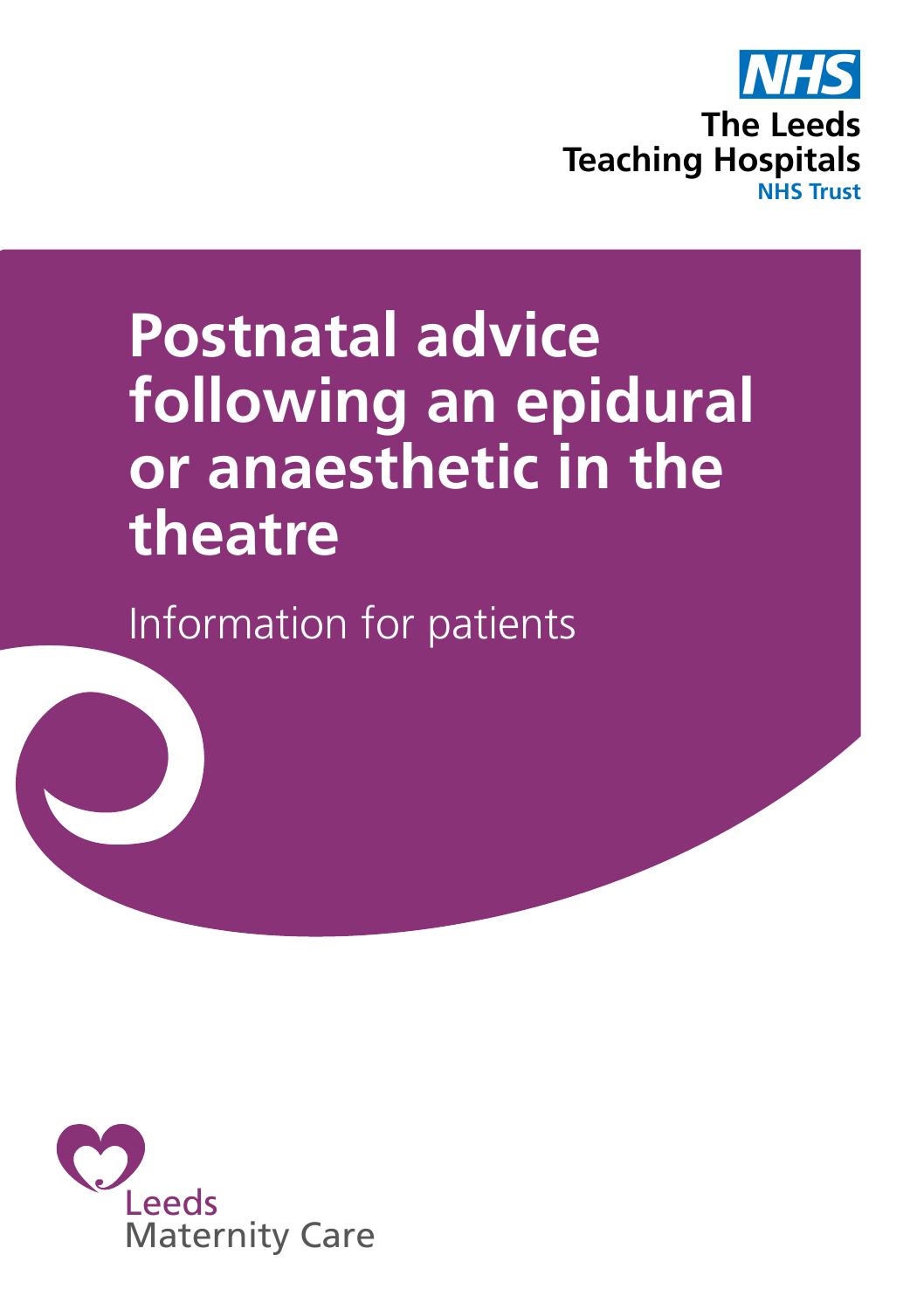## You have been given this information as you have received an epidural or spinal anaesthetic around the time of your baby's birth.

Serious complications from these procedures are rare and will have been discussed with you beforehand. However, because the procedures involve injections close to the spinal cord, it is important to identify and treat any problems quickly.

You may have been assessed by an anaesthetic doctor prior to discharge, particularly if you experienced any headaches or residual numbness or weakness in your legs.

It is important to remember that these symptoms can occur after giving birth, even if you have not received an epidural or spinal anaesthetic and do not always mean that something is wrong.

### **Following discharge, you should contact the hospital for further advice, if you experience any of the following;**

- Severe headache which is worse on standing and less intense when you lie down.
- Severe back pain.
- Numbness or weakness in your legs, or an inability to move around without help.
- Difficulty passing urine or an inability to control your bowel movements.
- Redness, pus, tenderness or severe pain at a spinal or epidural insertion site.
- High temperature.
- Neck stiffness.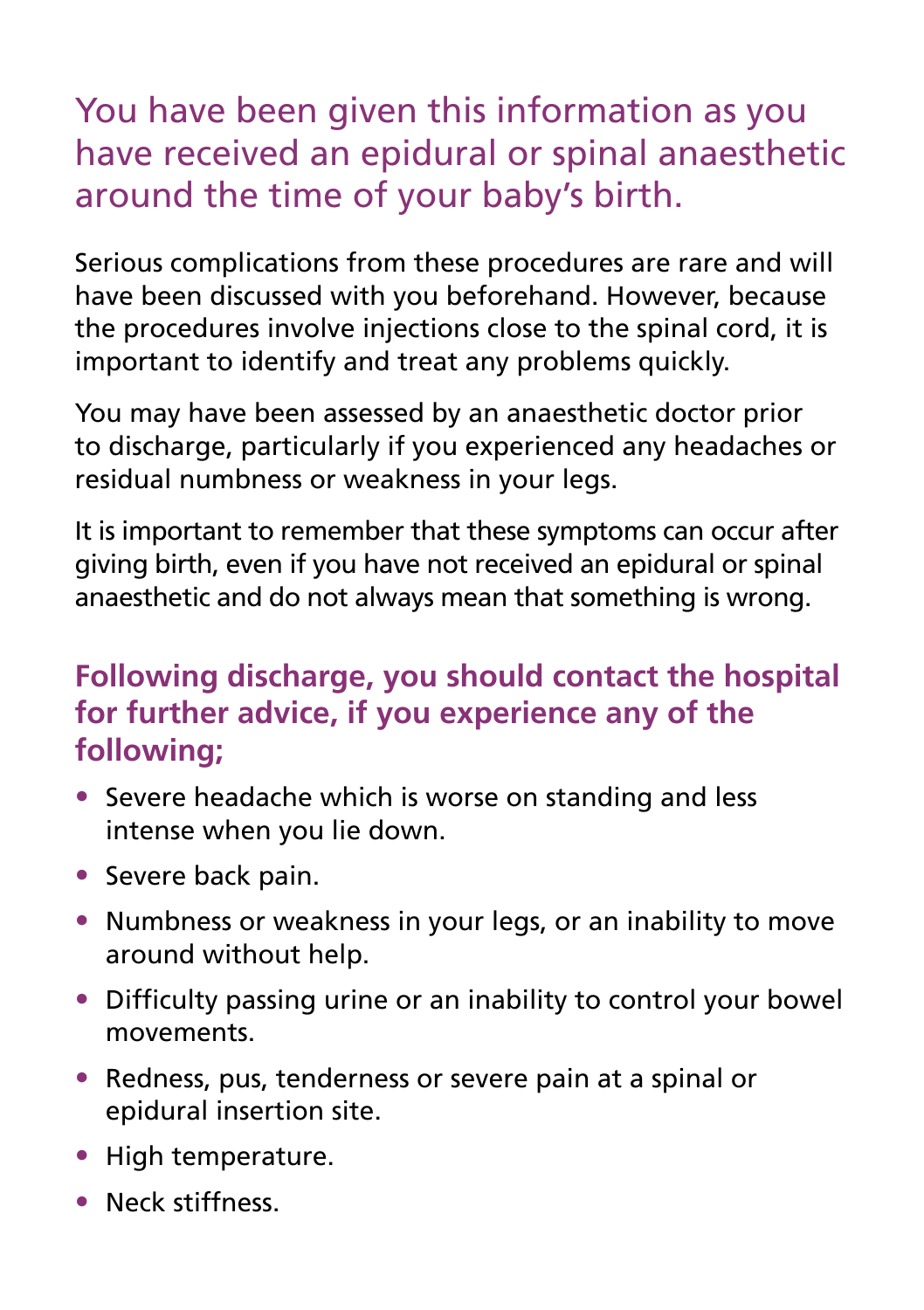#### **In the first instance, please contact:**

**The Maternity Assessment Centre Tel:** 0113 206 5781 (St. James's Hospital) **Tel:** 0113 392 6731 (Leeds General Infirmary) You will be redirected appropriately.

#### **Difficult Deliveries**

A very small proportion of patients experience an unexpected difficult or very traumatic delivery. We always do our best to provide a clear explanation of events prior to discharge, however, some patients find it helpful to revisit what happened to them at a later date. If you have any concerns about any aspect of your anaesthetic care, we would be happy to arrange follow up with one of the Consultants. This can be arranged via your community team, your GP or via the Maternity Assessment Centre.